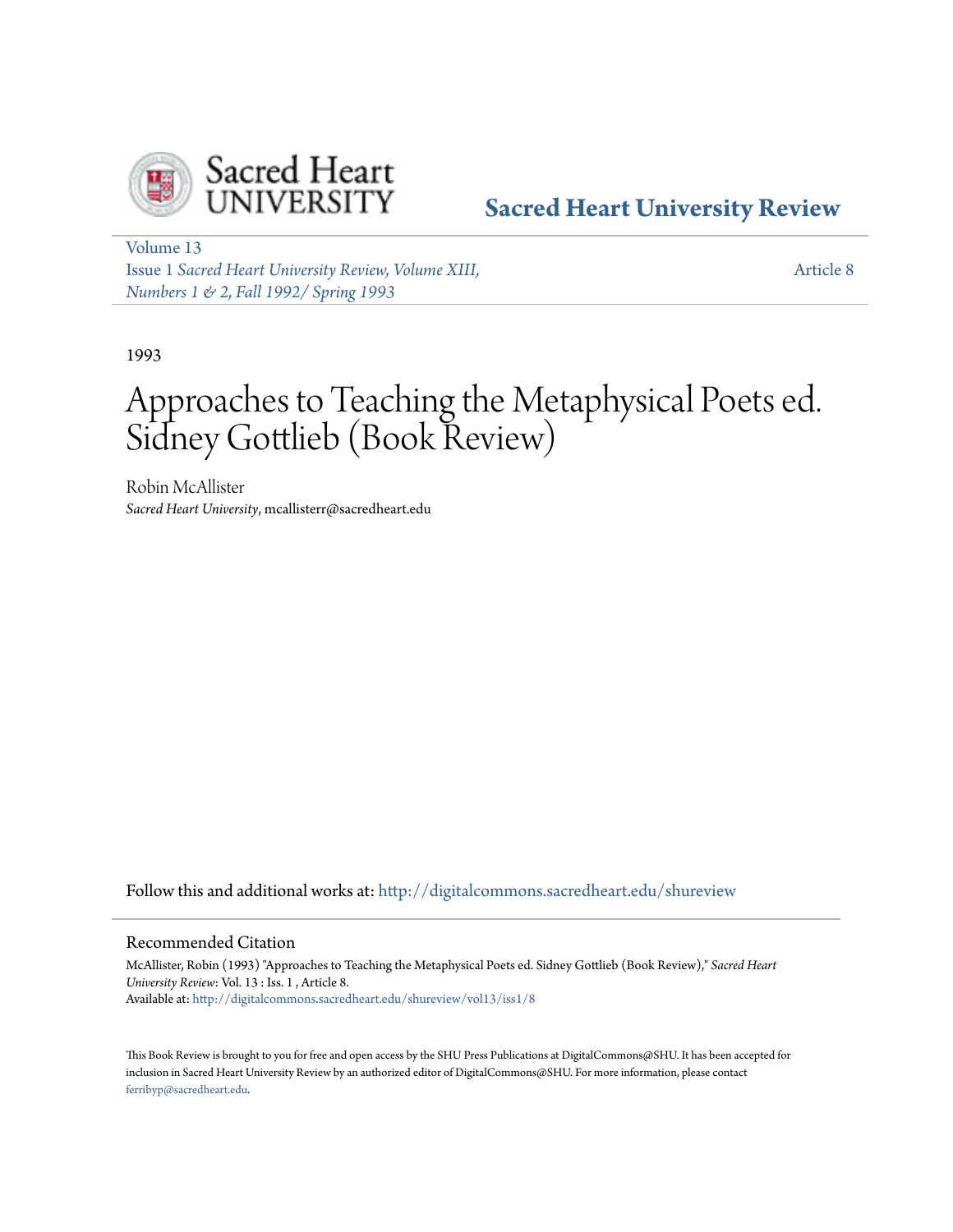*Approaches to Teaching the Metaphysical Poets*, ed. Sidney Gottlieb. New York: Modern Language Association, 1990. xii + 177 pp. \$34 cloth, \$19.50 paperback.

#### by Robin Louis McAllister

 *Approaches to Teaching the Metaphysical Poets*, part of the Approaches to Teaching World Literature series published by the Modern Language Association, is one of the first to which teachers of this subject turn for guidance and a sense of how these poets can be taught in today's academic climate. Although in former years the metaphysical poets were unhesitatingly accepted as the subject of a college English course, many today might question their relevance, values, and importance. In some ways the idea that an entire semester should be devoted to ``white male'' poets with an intense, intellectualized religious faith and an outmoded concept of science and cosmology owes itself to the influence of one ``dead white male'' poet and college professor, T.S. Eliot. He almost single- handedly elevated Donne and the other seventeenth-century poets to canon status, and their poems about fleas that turn out to be sly come-ons would seem obvious candidates for ``relaxation'' to the inquisitorial stake if not just exclusion from the canon.

 The essays in Professor Gottlieb's book are divided into two parts, "Materials" and "Approaches." The "Approaches" section is further divided into an "Introduction," "General Discussions and Backgrounds," ``Course Contexts," and ``Approaches to Specific Poets.'' The diverse points of view thus presented are impressive and do justice to both the complexity of the metaphysical poets and the different critical approaches to them. It is also appropriate and necessary for a book designed to help teachers of metaphysical poetry that these essays represent the current critical consensus and approach to these poets. Annabel Patterson's essay, ``Teaching against the Tradition,'' is an excellent choice, therefore, as the keynote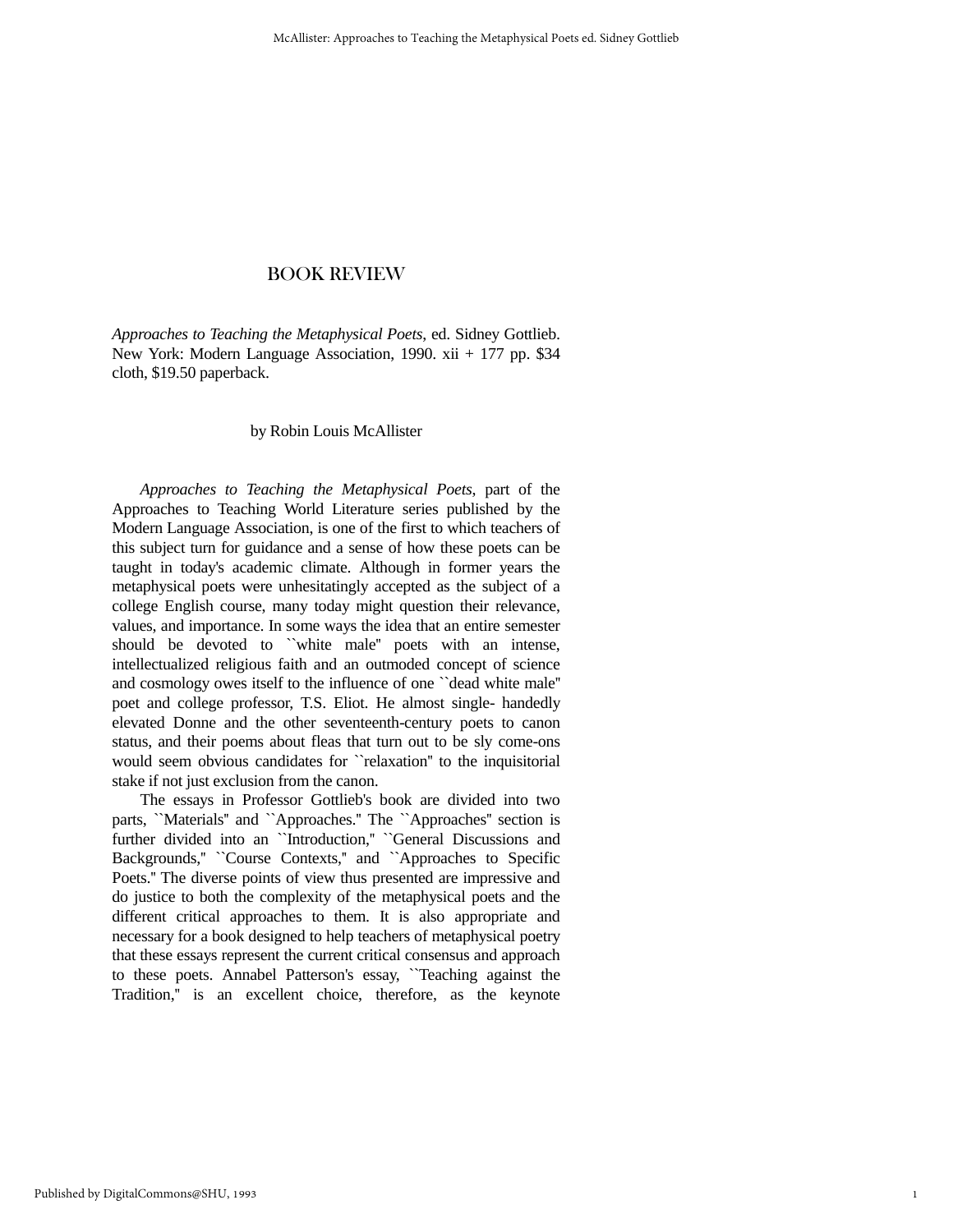``Introduction'' essay through which all readers of this book are invited to approach the diverse essays that follow. Patterson writes: ``The most problematic aspects of the metaphysical idea ─ its internal incoherences and its major exclusions ─ can render it an effective tool in the classroom, provided one teaches *against* the tradition'' (p. 36).

 For a scholar and reader like myself, however, trained in the traditions Patterson questions, this essay is the eye of a needle through which it is difficult to enter her pedagogical Kingdom of Heaven. It forces me to confront the question of how and why the metaphysical poets should be taught to students today. In the discussion that follows I am going to deliberately contrast the implicit assumptions in Patterson's essay to those assumptions that underlie the approach I was taught. In doing so I shall deliberately exaggerate the implications of Patterson's argument, but I do so for the sake of discussion, not out of disrespect for a colleague who displays a mastery of the scholarship and traditions she herself criticizes.

 Patterson represents herself as a rebel against the academic Establishment taking on the dragons of the Ivy League and New Criticism. She attributes the creation of a ``school'' of metaphysical poets to New Critics, whom she implies privileged ``style'' over ``larger cultural determinants'' and whom she asserts maintained ``that every text is self-determining and intelligible in terms of its own structure'' (p. 35). The tradition she argues against, however, has nothing to do with the critical assumptions she attributes to New Criticism. Whether or not New Criticism in its reaction against an earlier biographical and historical approach ever asserted the anti-contextualist approach she attributes to it, scholars outside this critical movement in the l950s and '60s had already rejected or modified this acontextualist assumption long before Derrida appeared on the scene. In uncritically repeating this decontructionist myth about American literary criticism, Patterson ignores and depreciates the contributions of Marjorie Hope Nicolson, Rosamund Tuve, and Rosalie Colie, to name just three major academicians, her predecessors in critically examining the presuppositions underlying our readings of the metaphysical poets as well as her predecessors in opening the doors of the Ivy League to women professors. Patterson's deconstruction of Grierson's and Eliot's role in establishing the metaphysical poets within the literary canon had already been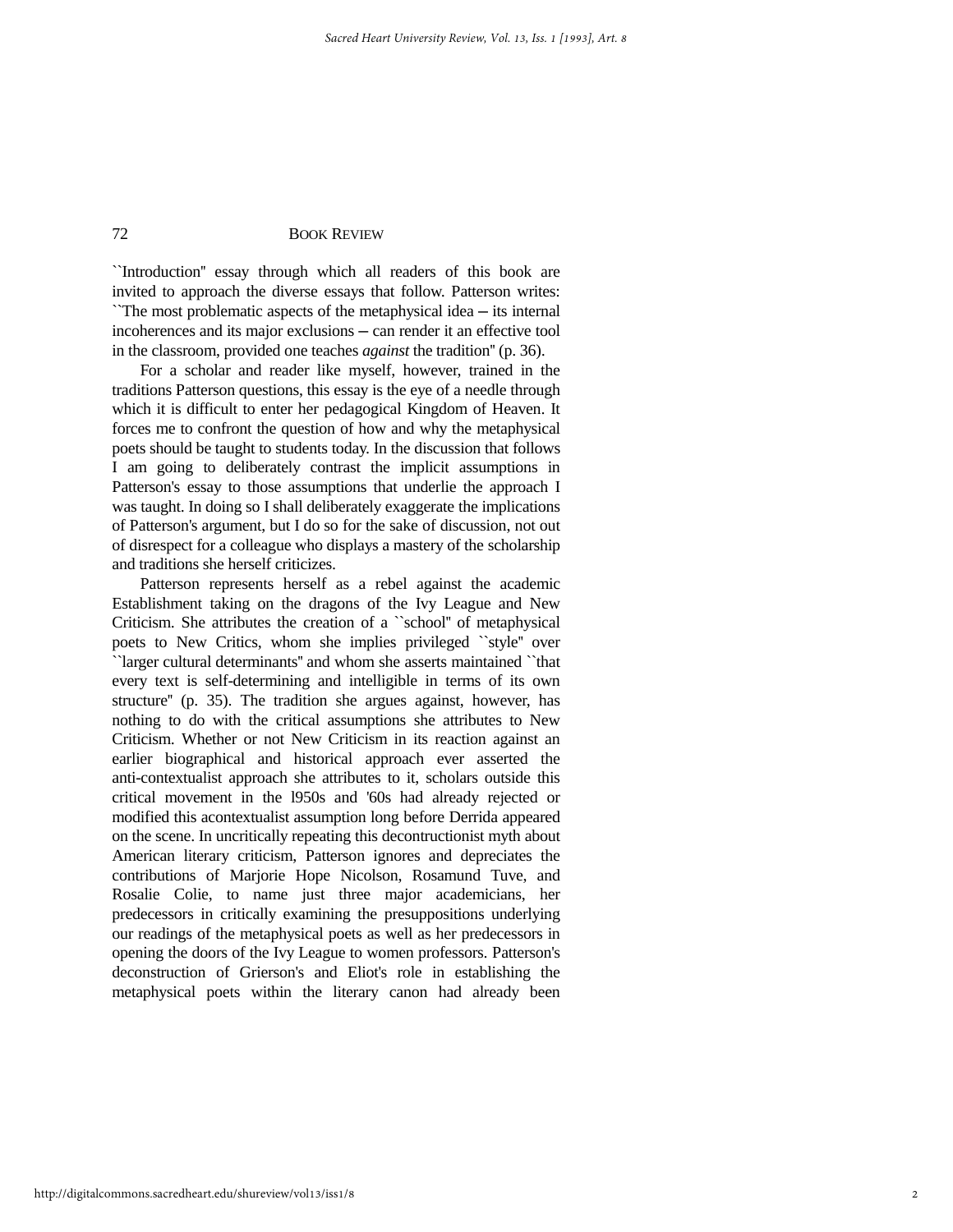performed by Nicolson and Tuve, whose scholarship and criticism have nothing to do with the premises of New Criticism, but everything to do with ``larger cultural determinants'' (p. 35), notably the disciplines of philology, history of ideas, and iconography.

 These earlier women scholars, while anticipating, at least in the case of Rosalie Colie, Patterson's concerns with the role of women in academics, would not have shared her suspicion and rejection of erudition. They did not assume that their students would auto-matically reject the metaphysical wit she dismisses as ``excessive or gratuitous learning . . . all too easily connected with academic pedantry'' (p. 37). They recognized that an unusual concept, particularly when embodied in an esoteric term, can often be more easily remembered as a result and often has explanatory power for a student far beyond the immediate context of a particular poem.

 Patterson might accuse my own teacher and mentor, Rosalie L. Colie, of excessive or gratuitous learning when Colie relates Donne's flea to his secularization of a mystical tradition of Scriptural language: `` `Rhopographical' images, that is, images of `insignificant objects, odds and ends,' or `rhypological' images, of low and sordid things, as practiced in Hellenistic painting, become by Dionysius' argument appropriate to attempt comprehension of the divine essence. Against this background, several things become clear, among them, the curious habit of devotional poets' using `low things' in immediate juxtaposition to the highest, such as Herbert's likeness of Christ to a bag, or of God to a coconut, and Donne's of the flea's triple life to the Trinity'' (Colie, *Paradoxia Epidemica: The Renaissance Tradition of Paradox* [Princeton: Princeton Univ. Press, l966], p. 25). But how does Patterson escape a similar charge of pedantry and gratuitous learning when she recommends ``teaching against the tradition'' so that, for her students, ``The concept of paradigm shift is made easily accessible, and the student is freed to decide independently what to make of Donne and his contemporaries''? (p. 37).

 Whether or not students can profit more from ``paradigm shift'' than from ``rhopographical images,'' her premise that students must be ``freed to decide independently what to make of Donne'' may be a mixed blessing for students and for metaphysical poetry. A ``paradigm shift'' has occurred between academic generations of scholars like Colie and Patterson, and to understand what that shift in assumptions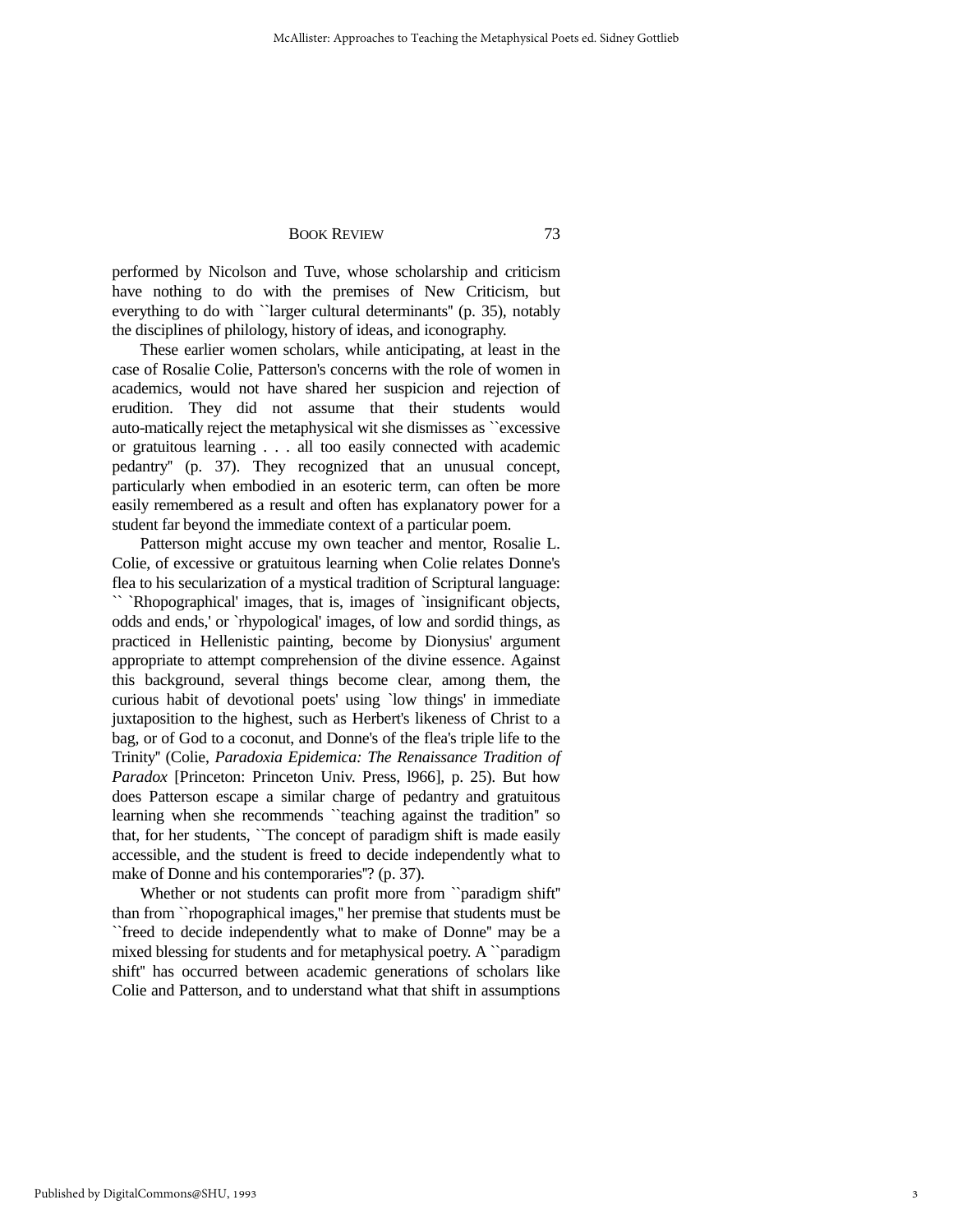entails, let us turn to Patterson's use of Donne's ``The Flea'' in her classroom discussion:

I find that students are genuinely amused by the outrageousness of ``The Flea.'' . . . They can also see instantly that there is nothing particularly learned or difficult or esoteric about it, that the central metaphor is, on the contrary, bodily and mundane . . . Students can easily detect both the intentional misfit between the randy associations (``It sucked me first, and now sucks thee'' [l. 3] and sacramental claims (``yea more than married are'' [l. ll] and the sudden shift in the male speaker's logic at the poem's conclusion. And all students are quick to observe that while the male speaker dominates the discourse, allowing his partner only reported speech, there is a real contest between them; male linguistic dexterity must shift its ground before female physical action: ``Cruel and sudden, hast thou since / Purpled thy nail in blood of innocence'' [ll. l9-20]. Nor does it escape a group engaged in matters close to themselves that the poem manages, at the point where the physical wins, a disturbing transference  $$ enabling, if not requiring, them to see that the mention of cruelty, blood, and a nail makes the woman the violator in a drama of defloration of her own choosing, one that the male speaker (who had intended another defloration) is forced to articulate in the language of his own transgressive sacramentalism. All that without a single learned annotation; but it hardly escapes the student that the poem operates in one territory  $-$  sexuality  $-$  in which the relation between the physical and the conceptual is constantly being negotiated, that it is, in a sense they can understand, metaphysical. But we have not endorsed, after all, the idea of metaphysical poetry, that peculiar aggregate of the stylistic, the devout, and the masculinist approach to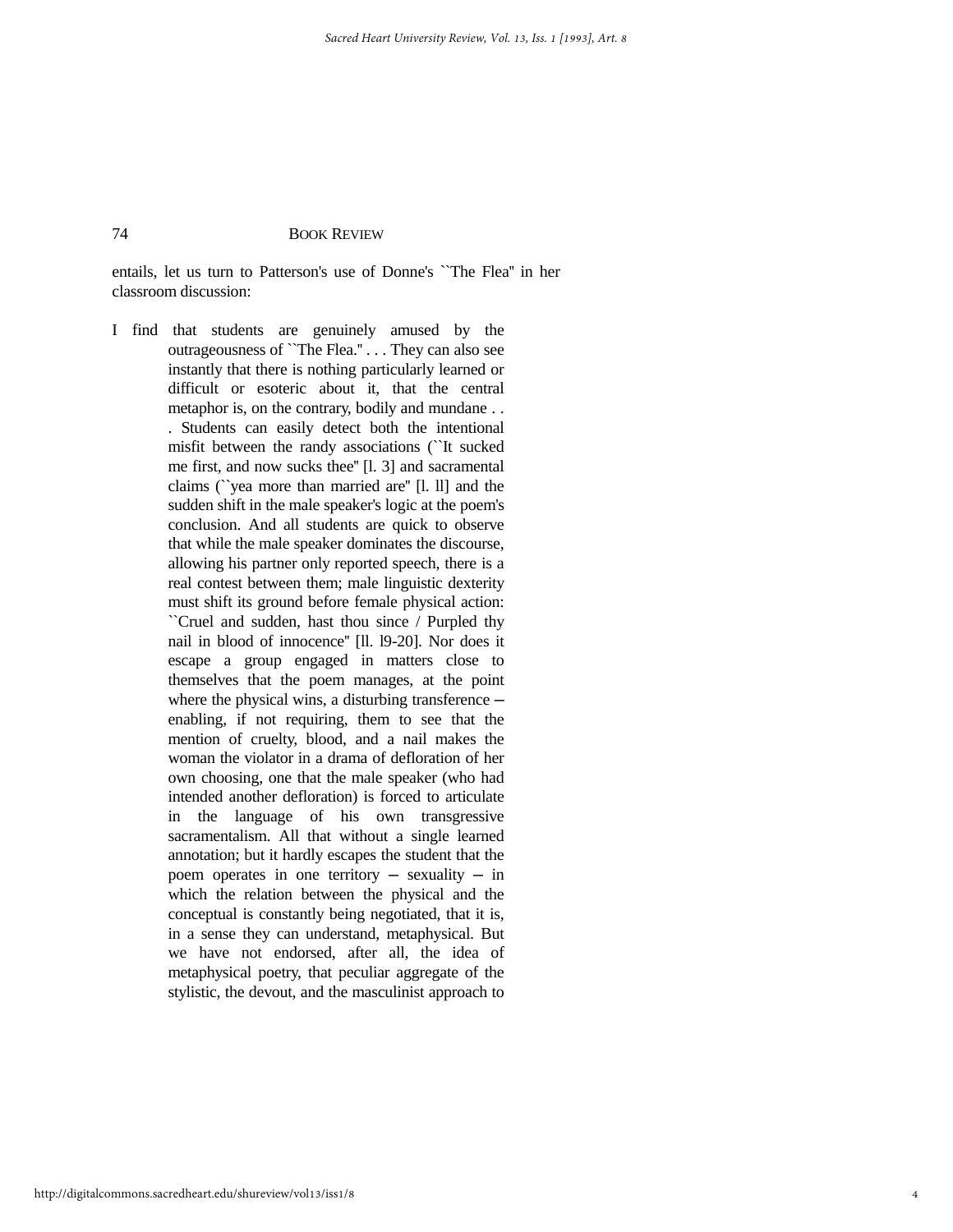literary value. The demonstration can be neatly rounded off by remarking that Grierson excluded ``The Flea'' from his original account of metaphysical poetry and by asking students why they think he did so. (pp. 39-40)

 All this, without pedantry or a single learned annotation (although perhaps an annotation might be in order for ``transgressive sacramentalism''). At least the student, once Patterson disabuses her or him of a ``masculinist approach to literary value," is freed to ``independently'' decide what to make of Donne's poem.

 Patterson implies that the concept of metaphysical poetry arises as a conspiracy among white male academicians to enshrine a poetry written by other dead white male poets who disguise their antipathy toward women by a show of wit that ``resides in excessive or gratuitous learning'' (p. 37), ``essentializes'' poetry, and functions as an elitist barrier to easy access for all readers: ``And if the poetry has no historically specific message to bring to us, why do we insist on our students' making acquaintance with that alien language, unless it be for the satisfaction of demonstrating that the texts contain mysteries only we can unlock, that special skills are required for successful access to them?'' (p. 39).

 If, as Patterson suggests, students are alienated by the fantastic, learned quality of metaphysical poetry, then Patterson wants to assure her students that such learning is irrelevant to the understanding of these poets. She wants to encourage what she claims is her students' ``suspicion of authority'' (p. 37) and encourage a ``healthy skepticism on the subject of the canon'' (p. 37). These are appropriate pedagogical aims, but what Patterson encourages her students to reject as so much academic pedantry is precisely those traditions of scholarship and critical method that Nicolson, Tuve, and Colie employ as intellectual tools in order to accomplish the same aim. If, as Patterson believes, the New Critics ``privilege'' the poem at the expense of the reader's responses to it, Patterson does just the opposite. She privileges the reader's response at the expense of the poem and its traditions. Those allegedly outmoded metaphysical traditions are also the sources from which a student can discover reasons why seventeenth-century metaphysical poetry appears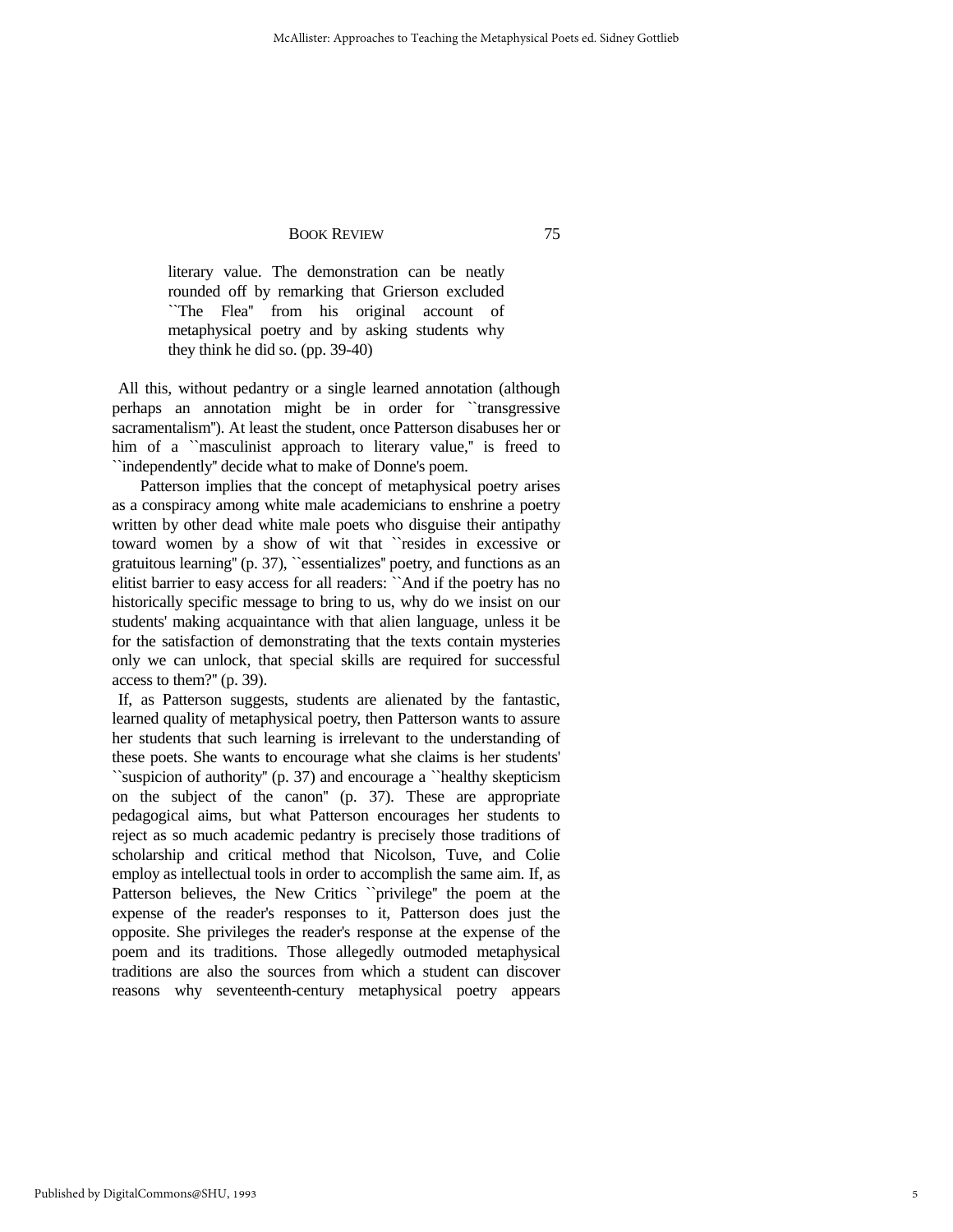``masculinist'' and bizarre to late-twentieth-century reader.

 What distinguishes Patterson from scholars like Colie and Nicolson is an assumption about how we understand poetry. The tradition Patterson rejects assumed that we must first try to understand a poet's work within its own historical context before we discuss its relevance to our own contemporary concerns. Speaking of George Herbert (in terms that explicitly reject a New Critical assumption), Rosalie Colie writes:

The poems of George Herbert, so transparent, so simple, do direct, have the distinction of being among the hardest poems in the English language to paraphrase. The more one tries to say something intelligent in explication of these poems, the more gibberish one tends to talk  $-$  about how the poems in *The Temple* approach that mysterious literary apogee, ``pure poetry,'' poetry that speaks for itself, poetry that is self-sufficient and needs no interpreter. For various reasons, statements like these are an inadequate solution to the problems raised by verse in general and by George Herbert's verse in particular: verse in general, as we know from linguists and others, cannot speak for itself any more than any other symbol system can, but takes its meaning from its contexts, both those to which it specifically refers and those which it attempts to exclude from the reader's attention.

(Colie, *Paradoxia Epidemica*, p. l90)

This effort to situate a poem within its own cultural and historical context often resulted in our awareness as readers that our automatic responses to a poem are sometimes misleading. Such a ``contextualist'' approach fosters a healthy skepticism toward all readings of poetry rather than ``privileging'' a contemporary ideological approach. For critics like Patterson, the poet is both intentionally and unintentionally a propagandist, using poetry to impose established tradition on suppressed and oppressed readers. Colie and her own mentor, Marjorie Hope Nicolson, saw the poet as a critic of received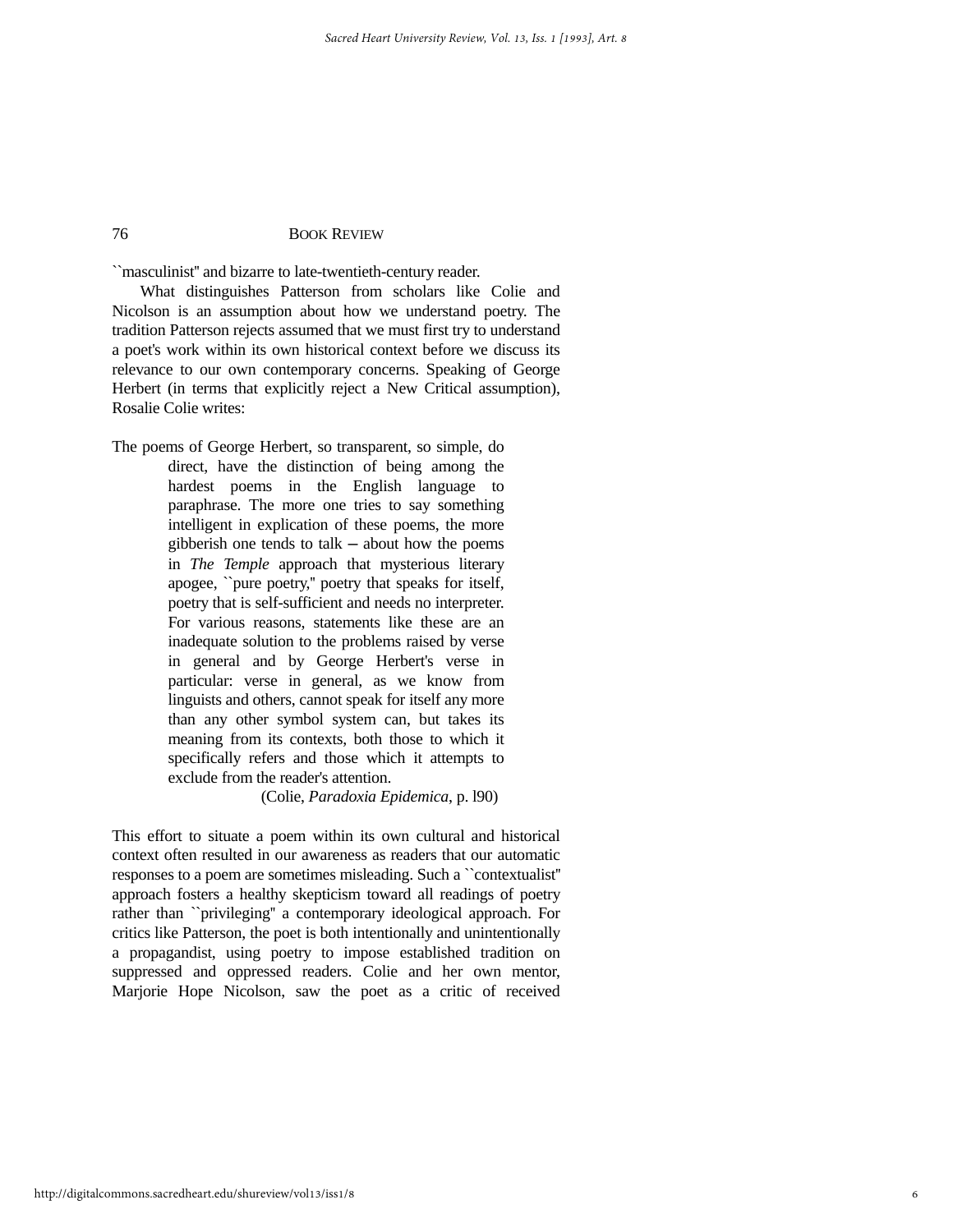traditions.

 There are at least two different Annabel Pattersons in her essay, one a critic of broad cultural assumptions, the ``paradigm shift'' critic, and the other an allegorist for contemporary gender politics in academia. In an allegorical reading her primary focus of interest is a concept or system of ideas that already exists and is formulated apart from poetry in the discourse of sociology or grammatology. Although the critic of ``paradigm shift'' reads poetry to deconstruct the hidden presuppositions that determine our readings or the value we attribute to certain texts in the canon, the allegorist explicitly projects her ideological preconceptions into the poetry she teaches. There is an affinity here with her critical position that privileges the reader's response over that of the poem as a locus of meaning and value determined by the contexts within which that poem is read.

 If we reject the idea of studying the poem within its tradition and historical context, then we run the risk of privileging contemporary concerns as the measure of poetic meaning and value. This encourages intellectual condescension toward the past and blinds us to a kind of intellectual anachronism. We smile condescendingly at our ``quaint'' ancestors' unintentional anachronism in depicting scenes from the Bible as if they are taking place in medieval Italian or German villages, but we commit a similar anachronism ourselves when we read Donne as if his poems reflect our contemporary concerns over gender politics.

 Much more than a handbook and guide to teachers, Professor Gottlieb's book raises two central issues for the professor of seventeenth-century poetry — How should the poetry be taught? and What should we expect our students to get from reading it? By privileging the student's response to poetry rather than the poetry itself, Patterson's approach, in my judgment, sends the wrong message to students. It may free the student from the burden of researching esoteric and difficult traditions of culture and language, but it may also free the student from examining his or her own unexamined assumptions in the mistaken impression that whatever prejudices, associations, and impressions he or she brings to the poem are already sufficient in themselves to understand the poem. Such an assumption is a parody and reversal of the position attributed to New Critics that the poem is self sufficient and contains in itself everything necessary